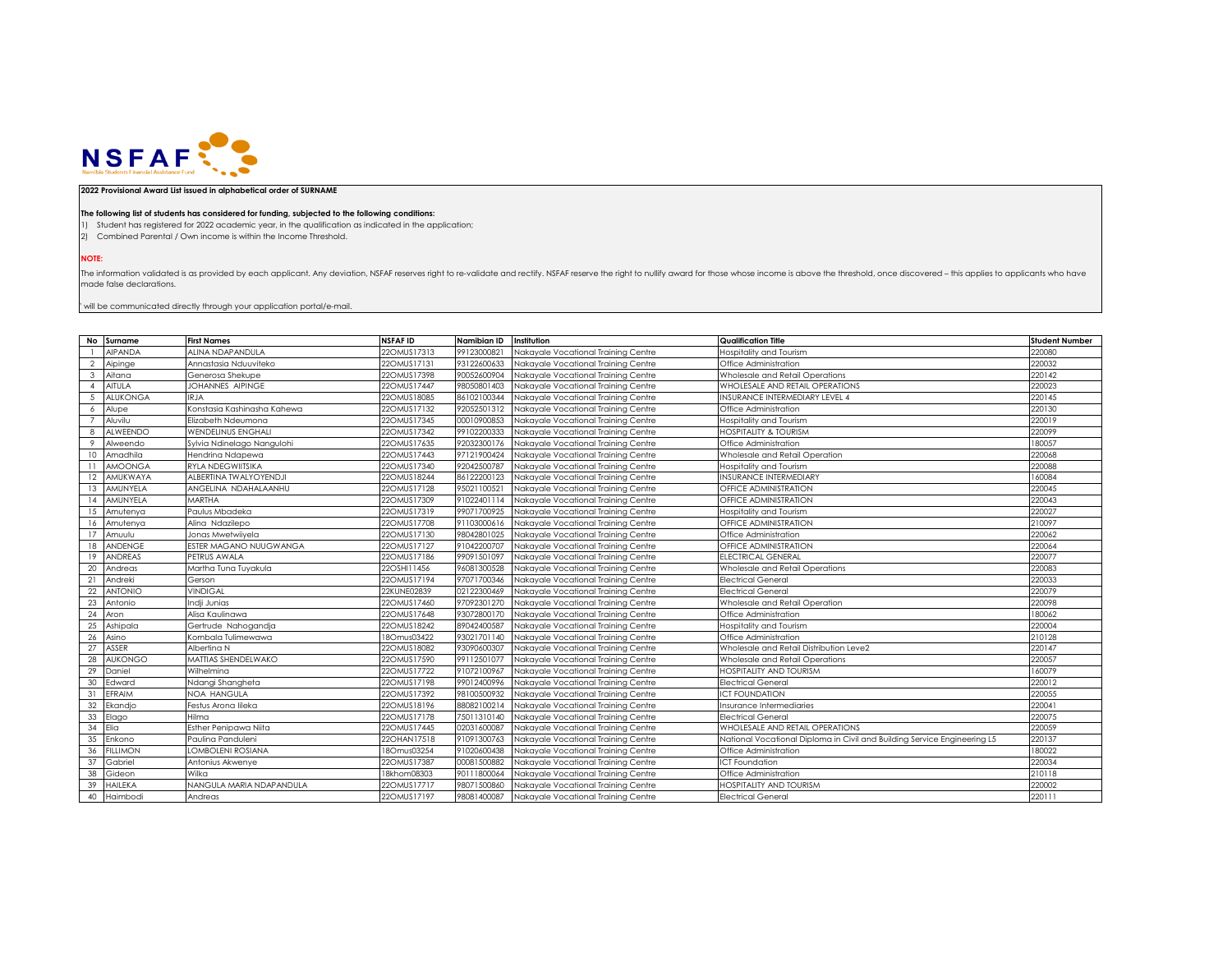| 41 HAITULA                                                                                                                                                                        | SAARA NDADALEKA                | 22OMUS17336 | 98110201024 | Nakayale Vocational Training Centre | Hospitality and Tourism                                                  | 220008        |
|-----------------------------------------------------------------------------------------------------------------------------------------------------------------------------------|--------------------------------|-------------|-------------|-------------------------------------|--------------------------------------------------------------------------|---------------|
| 42<br>Haludilu                                                                                                                                                                    | Petrin Ndahambelela            | 22OMUS17599 | 93062500301 | Nakayale Vocational Training Centre | Hospitality and Tourism                                                  | 200094        |
|                                                                                                                                                                                   |                                | 22OMUS17321 |             |                                     |                                                                          | 220042        |
| 43<br>Hamupolo                                                                                                                                                                    | Eunike Ndapanda                |             | 99100600091 | Nakayale Vocational Training Centre | Iospitality and Tourism                                                  |               |
| 44<br>Hamutumwa                                                                                                                                                                   | Latungika Ndinehafo Tulimevava | 17Osha03576 | 95102300229 | Nakayale Vocational Training Centre | Office Administration                                                    | 220081        |
| Handjene<br>45                                                                                                                                                                    | Ndeuya                         | 22OMUS17449 | 98123000979 | Nakayale Vocational Training Centre | Wholesale and Retail Operation                                           | 220104        |
| 46<br>Hango                                                                                                                                                                       | Nehemia Ndejapo                | 22OMUS18258 | 88122800106 | Nakayale Vocational Training Centre | CT Foundation Level 2                                                    | 220160        |
| 47<br>Hango                                                                                                                                                                       | Justina Ndapandula             | 22OMUS18248 | 93041800427 | Nakayale Vocational Training Centre | Wholesale and Retail Operation                                           | 220149        |
| HEITA<br>48                                                                                                                                                                       | <b>THOMAS</b>                  | 22OHAN17660 | 89100900486 | Nakayale Vocational Training Centre | NATIONAL VOCATIONAL DIPLOMA IN CIVIL AND BUILDING SERVICES ENGINEERIN    | Not Specified |
| 49<br><b>HEVITA</b>                                                                                                                                                               | PARENJANDO                     | 22KUNE03142 | 96122501565 | Nakayale Vocational Training Centre | ELECTRICAL GENERAL                                                       | 220050        |
| 50<br>Hihepaali                                                                                                                                                                   | imon                           | 22OMUS17180 | 97052000897 | Nakayale Vocational Training Centre | Electrical General                                                       | 220074        |
| 51<br>Hihula                                                                                                                                                                      | ʻilinatangi                    | 22OMUS18328 | 88120800370 | Nakayale Vocational Training Centre | Insurance Intermediary                                                   | 220148        |
| 52<br>litondoka                                                                                                                                                                   | Klaudia Ndapewa Ndalulilwa     | 22OMUS17603 | 96052900415 | Nakayale Vocational Training Centre | <b>IOSPITALITY AND TOURISM</b>                                           | 220003        |
| <b>IIYAMBO</b><br>53                                                                                                                                                              | HILJA NDAPEWA                  | 22OMUS17337 | 96111300873 | Nakayale Vocational Training Centre | Hospitality and Tourism                                                  | 220044        |
| 54<br>IMMANUEL                                                                                                                                                                    | EUFEMIA FUDHENI                | 22OMUS17324 | 96041200603 | Nakayale Vocational Training Centre | ospitality and tourism                                                   | 220101        |
| 55<br><b>INYENGWA</b>                                                                                                                                                             | ANNA NDEENDELAO                | 22OMUS17183 | 98061301113 | Nakayale Vocational Training Centre | ELETRICAL GENERAL                                                        | 220119        |
| 56<br><b>IPINGE</b>                                                                                                                                                               | PAULUS                         | 22OMUS17312 | 88081500049 | Nakayale Vocational Training Centre | DIPLOMA IN CIVIL AND BUILDING SERVICES ENGINEERING LEVEL 5 (BUILDING & C | 220153        |
| 57<br>Ivula                                                                                                                                                                       | Usko Eino                      | 22KARA04012 | 86091200690 | Nakayale Vocational Training Centre | <b>Building &amp; Construction Management</b>                            | 220141        |
| 58<br><b>JOHANNES</b>                                                                                                                                                             | PAULINA NANGHALI               | 22OMUS17133 | 95062900778 | Nakayale Vocational Training Centre | Office Administration                                                    | 220024        |
| 59<br><b>JOHANNES</b>                                                                                                                                                             | AUNE NAMUKUU                   | 22OMUS17710 | 95071500833 | Nakayale Vocational Training Centre | OFFICE ADMINISTRATION                                                    | 180060        |
| 60<br>Johannes                                                                                                                                                                    | Sippora Ndinelago              | 22OMUS18110 | 84072110531 | Nakayale Vocational Training Centre | Insurance Intermediary                                                   | 220163        |
| 61<br>Johannes                                                                                                                                                                    | Giselinde Nandjila             | 22OMUS17137 | 97030400909 | Nakayale Vocational Training Centre | Office Administration                                                    | 220082        |
| 62<br>Jonas                                                                                                                                                                       | Immanuel Nandingolo            | 22OMUS17379 | 95090501017 | Nakayale Vocational Training Centre | CT Foundation Level 2                                                    | 220151        |
| <b>JULIUS</b>                                                                                                                                                                     | AINA NDEUTENGE                 | 22OMUS17182 | 97121600722 |                                     | ELECTRICAL GENERAL                                                       | 220021        |
| 63                                                                                                                                                                                |                                |             |             | Nakayale Vocational Training Centre |                                                                          | 200078        |
| 64<br>Kahihalwa                                                                                                                                                                   | Lyli Ndapewoshali              | 22OHAN16702 | 99031900397 | Nakayale Vocational Training Centre | Iospitality and Tourism                                                  |               |
| 65<br>Kaiyala                                                                                                                                                                     | Lucia Ndapewoshali             | 22OMUS18251 | 99070200813 | Nakayale Vocational Training Centre | Hospitality and Tourism                                                  | 220001        |
| 66<br>Kakululwa                                                                                                                                                                   | Oskar Ndobwela                 | 22OMUS17184 | 98050400743 | Nakayale Vocational Training Centre | Electrical General                                                       | 220089        |
| 67<br>Kamati                                                                                                                                                                      | Hawakeshe shekupe              | 22OMUS17699 | 97092800102 | Nakayale Vocational Training Centre | OFFICE ADMINISTRATION                                                    | 180050        |
| KANGULU<br>68                                                                                                                                                                     | KRISPINE ONYEMUSHI             | 22OMUS17485 | 00011600373 | Nakayale Vocational Training Centre | OFFICE ADMINISTRATION                                                    | 220117        |
| 69<br>KAREB                                                                                                                                                                       | OSCAR SHAMWENE-NENGO           | 22OMUS17493 | 99121700486 | Nakayale Vocational Training Centre | <b>Electrical General</b>                                                | 220069        |
| 70<br>Kasheeta                                                                                                                                                                    | Delfina Nashe-ovanhu           | 22OMUS17314 | 96073001266 | Nakayale Vocational Training Centre | Iospitality and Tourism                                                  | 220011        |
| 71<br><ashona< td=""><td>Martha</td><td>22OHAN16452</td><td>98013001137</td><td>Nakayale Vocational Training Centre</td><td>Iospitality and Tourism</td><td>220039</td></ashona<> | Martha                         | 22OHAN16452 | 98013001137 | Nakayale Vocational Training Centre | Iospitality and Tourism                                                  | 220039        |
| 72<br>KASHULULU                                                                                                                                                                   | LIINA TUHAFENI                 | 22OMUS17487 | 94072701394 | Nakayale Vocational Training Centre | OFFICE ADMINISTRATION                                                    | 220070        |
| 73<br>Katololi                                                                                                                                                                    | Agatha Namutenya               | 22OMUS17322 | 01092300511 | Nakayale Vocational Training Centre | lospitalily and tourism                                                  | 220091        |
| 74<br><b>KAVUNGO</b>                                                                                                                                                              | <b>VERONICA POPYENI</b>        | 22OMUS17589 | 99061300967 | Nakayale Vocational Training Centre | <b>Hospitality and Tourism</b>                                           | 220121        |
| 75<br>Klaudius                                                                                                                                                                    | Beatrix Katale                 | 22OMUS17712 | 97032600689 | Nakayale Vocational Training Centre | Office Administration                                                    | 220139        |
| 76<br>Konis                                                                                                                                                                       | Petrus Hafeni                  | 22OMUS17453 | 00011700521 | Nakayale Vocational Training Centre | Wholesale and Retail Operations                                          | 220014        |
| 77<br><b>KORNELIUS</b>                                                                                                                                                            | AINA MARIA NDAHAMBELELA        | 22OMUS17316 | 99040601062 | Nakayale Vocational Training Centre | Hospitality and Tourism                                                  | 220037        |
| 78<br>Kotokeni                                                                                                                                                                    | Rauha Ndahambelela Ndapandula  | 22OMUS17349 | 96020201384 | Nakayale Vocational Training Centre | <b>Hospitality and Tourism</b>                                           | 220022        |
| 79<br>Lungulesi                                                                                                                                                                   | Diina Landuleni                | 22OSHA18209 | 99052200351 | Nakayale Vocational Training Centre | Electrical General                                                       | 220092        |
| 80<br>Mahuku                                                                                                                                                                      | Maria Kauna Namupa             | 22OMUS18556 | 9202060081  | Nakayale Vocational Training Centre | Office Administration                                                    | 170068        |
| 81<br>Martins                                                                                                                                                                     | Alberto Carlos Lusiano         | 22OMUS17484 | 02073000231 | Nakayale Vocational Training Centre | Office Administration                                                    | 220097        |
| 82<br>Mateus                                                                                                                                                                      | Rosa Nakwenye                  | 22OMUS17594 | 98072300865 | Nakayale Vocational Training Centre |                                                                          | 220046        |
| 83<br><b>MATEUS</b>                                                                                                                                                               | VICTORIA NGASHIKWAO            | 22OSHI11633 | 98111100221 | Nakayale Vocational Training Centre | Hospitality and Tourism<br>Electrical General                            | 220095        |
|                                                                                                                                                                                   |                                |             |             |                                     |                                                                          |               |
| 84<br>Matheus                                                                                                                                                                     | Petrus Ndelipanda              | 22OMUS17481 | 97042100662 | Nakayale Vocational Training Centre | Hospitality and Tourism                                                  | 220065        |
| 85<br>Mbambi                                                                                                                                                                      | Ndahambelela Listen-well       | 22OMUS17326 | 98070700998 | Nakayale Vocational Training Centre | Hospitality and Tourism                                                  | 220009        |
| 86<br>Mbangula                                                                                                                                                                    | Rauna Ndaetaouwa               | 22OMUS17350 | 97011101071 | Nakayale Vocational Training Centre | Hospitality and Tourism                                                  | 220030        |
| 87<br>MBWITI                                                                                                                                                                      | <b>JOSEPH PENDUKENI</b>        | 22OMUS17452 | 93092200179 | Nakayale Vocational Training Centre | WHOLESALE AND RETAIL OPERATIONS                                          | 220114        |
| MUNDJELE<br>88                                                                                                                                                                    | GOTTFRIED NDINELAGO            | 22OMUS17890 | 90110300521 | Nakayale Vocational Training Centre | wholesale and retail operations level 2                                  | 220164        |
| <b>MUNENGUNI</b><br>89                                                                                                                                                            | <b>EDITH NAKUTI</b>            | 22OSHA18549 | 85091210296 | Nakayale Vocational Training Centre | WHOLESALE AND RETAIL OPERATIONS                                          | 220158        |
| 90<br>Mungolangola                                                                                                                                                                | Katrina Taamba                 | 22OSHA17963 | 99021100169 | Nakayale Vocational Training Centre | Iospitality and Tourism                                                  | 220018        |
| 91<br>Muunda                                                                                                                                                                      | Paulina Ndapandula             | 22OSHA17965 | 93031400364 | Nakayale Vocational Training Centre | Hospitality and Tourism                                                  | 220109        |
| 92<br>MUZANIMA                                                                                                                                                                    | MONIKA NAKONDJE                | 22OMUS17420 | 95080400129 | Nakayale Vocational Training Centre | WHOLESALE AND RETAILER                                                   | 220138        |
| 93<br>Mwanyangapo                                                                                                                                                                 | Naemi Tangi                    | 22OMUS17461 | 98102400595 | Nakayale Vocational Training Centre | Wholesale and Retail Operation                                           | 220084        |
| 94<br><b>MWANYEKANGE</b>                                                                                                                                                          | NAEMI MHANDULENI               | 22OMUS18320 | 87071300216 | Nakayale Vocational Training Centre | Whole sales and retailers operations                                     | Not Specified |
| 95<br><b>MWASHEKELE</b>                                                                                                                                                           | <b>AINA MUVAYI</b>             | 22OHAN17386 | 93032101387 | Nakayale Vocational Training Centre | Wholesale and Retail Operation                                           | 220105        |
| 96<br>Mweendeleli                                                                                                                                                                 | Israel                         | 22OMUS17189 | 99092601117 | Nakayale Vocational Training Centre | <b>Electrical General</b>                                                | 220093        |
| 97<br>Mwendiilile                                                                                                                                                                 | Mpingana Maleselina            | 22OMUS17149 | 01021500208 | Nakavale Vocational Trainina Centre | Office Administration                                                    | 220035        |
| 98<br>Nahole                                                                                                                                                                      | Hella Nuukongo Ndagwedha       | 22OSHI11457 | 02122500735 | Nakavale Vocational Trainina Centre | Wholesale and Retail Operations                                          | 220005        |
| 99 NAKALE                                                                                                                                                                         | PETRUS KATUUSHI                | 22OMUS17601 | 99033100107 | Nakayale Vocational Training Centre | Wholesale and Retail Operations                                          | 220025        |
|                                                                                                                                                                                   |                                |             |             |                                     |                                                                          |               |